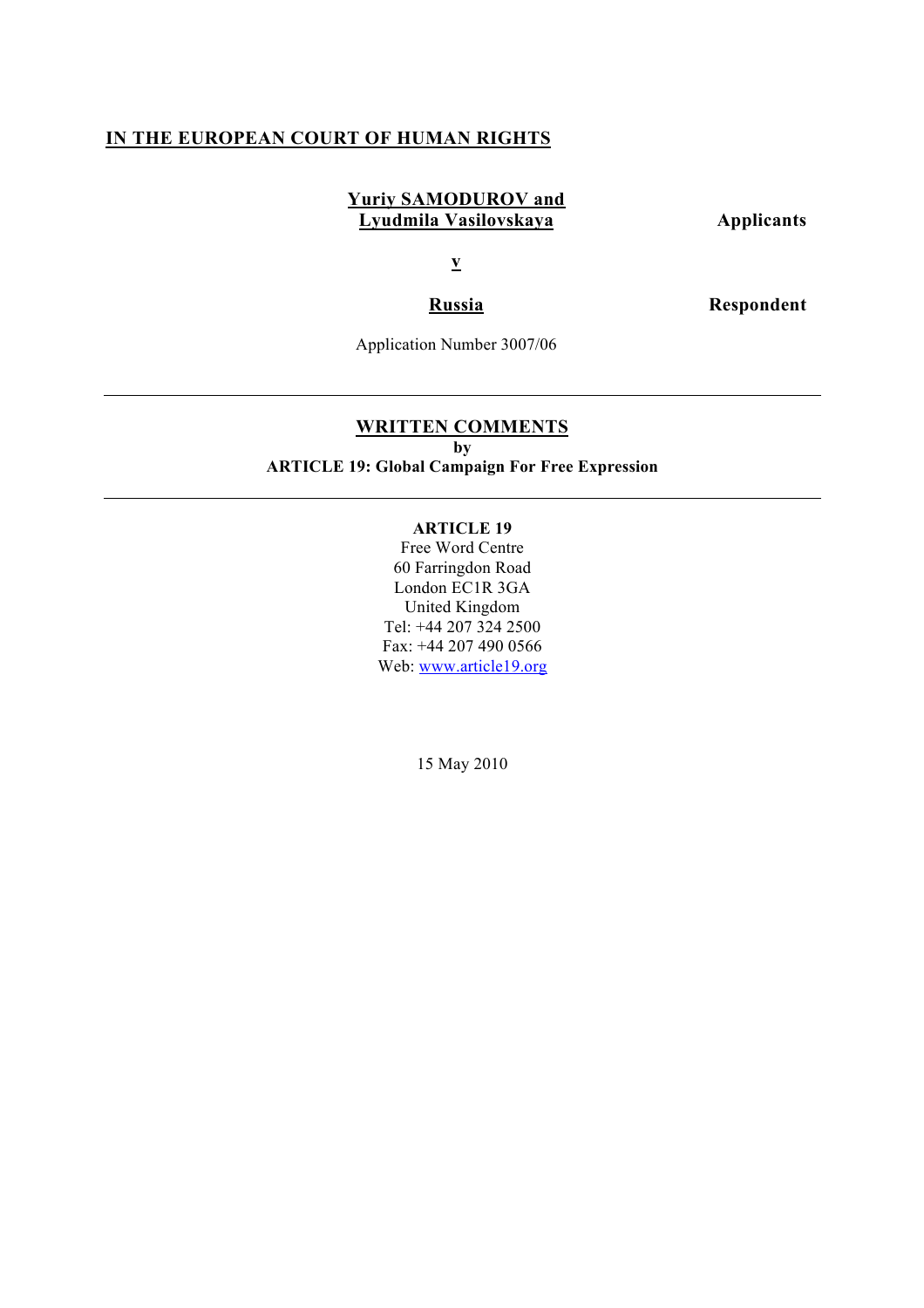# **I. INTRODUCTION**

- 1. These written comments are submitted by ARTICLE 19, in accordance with the permission to intervene (with revised date of submission) granted by the President of the Chamber by letter of 20 April 2010 in accordance with the Articles 35 para 2 of the European Convention for the Protection of Human Rights and Fundamental Freedoms ("Convention") and Rule 44 para 2 of the Rules of the Court.
- 2. The present case, *Samodurov and Vasilovskaya v Russia*, concerns the degree to which freedom of expression may be restricted in order to protect individuals and groups against incitement to religious hatred.<sup>1</sup> It raises critical issues which fundamentally affect the extent to which the Convention provides meaningful protection to individuals in the exercise of their freedom to express their opinions, including criticisms, about religions or belief systems. Whilst the Court has well-developed jurisprudence concerning the permissible restrictions on freedom of expression, it has not developed a clear approach on cases of incitement to hatred, including on the grounds of religion or belief.
- 3. Laws on incitement to hatred, often referred to as "hate speech", are regarded as essential to protecting and promoting substantive equality, and the realisation of rights such as the right to be free from discrimination, the right to mental and physical integrity, the right to be free from torture or inhuman and degrading treatment, and the right to life. However, incitement laws need to be narrowly tailored so that they do not infringe on other human rights, including freedom of expression.
- 4. To assist the Court in the case, this brief addresses one of the key legal issues the circumstances in which freedom of expression should be restricted to protect individuals and groups from hate speech on the ground of religion. It does so by examining relevant international and regional human rights law and jurisprudence and non-binding international standards (Part III), the jurisprudence of the Court to date (Part IV), and comparative approaches to laws concerning incitement to religious hatred (Part V). These authorities indicate that laws on incitement to religious hatred should be carefully defined and construed to only limit particular forms of expression which have the potential to cause harm to individuals and which are incompatible with the underlying values of human rights, such as respect for pluralism. They should not limit freedom of expression in order to protect or support a particular religious group or point of view as such.

#### **II. INTEREST OF ARTICLE 19**

5. ARTICLE 19 is an international human rights organisation which defends and promotes freedom of expression and freedom of information all over the world. ARTICLE 19 takes its name and mandate from the Universal Declaration of Human Rights, which proclaims the right to freedom of expression, including the right to receive and impart information and ideas. Over the past two decades, ARTICLE 19 has gained significant legal expertise and international experience on protection of this fundamental right. ARTICLE 19 frequently engages in litigation by providing amicus curiae briefs, representing clients directing and/or working with local lawyers to prepare briefs in cases before national courts. ARTICLE 19's briefs, which are based on relevant

 $\frac{1}{1}$  $<sup>1</sup>$  Hate speech is a broad term which has been used to mean expression which is abusive, insulting, intimidating, harassing and/or which incites</sup> to violence, hatred or discrimination against groups identified by characteristics such as national or ethnic origin, race, colour, descent and religion. There is no clear definition of what constitutes "hate speech" as such in international law. The International Criminal Court for Rwanda defined hate speech as "stereotyping of ethnicity combined with its denigration" in *Nahimana, Barayagwiza and Ngeze,* (Trial Chamber), December 3, 2003, paras 1020-1021. The Council of Europe Committee of Ministers has indicated that the term "hate speech" includes "all forms of expression which spread, incite, promote or justify racial hatred, xenophobia, anti-Semitism or other forms of hatred based on intolerance, including intolerance expressed by aggressive nationalism and ethnocentrism, discrimination and hostility towards minorities, migrants and people of immigrant origin". Committee of Ministers Recommendation, October 30, 1997. This definition was referred to by the European Court of Human Rights in *Gündüz v Turkey*, judgment of 4 December 2003, Application No 35071/97, para 22.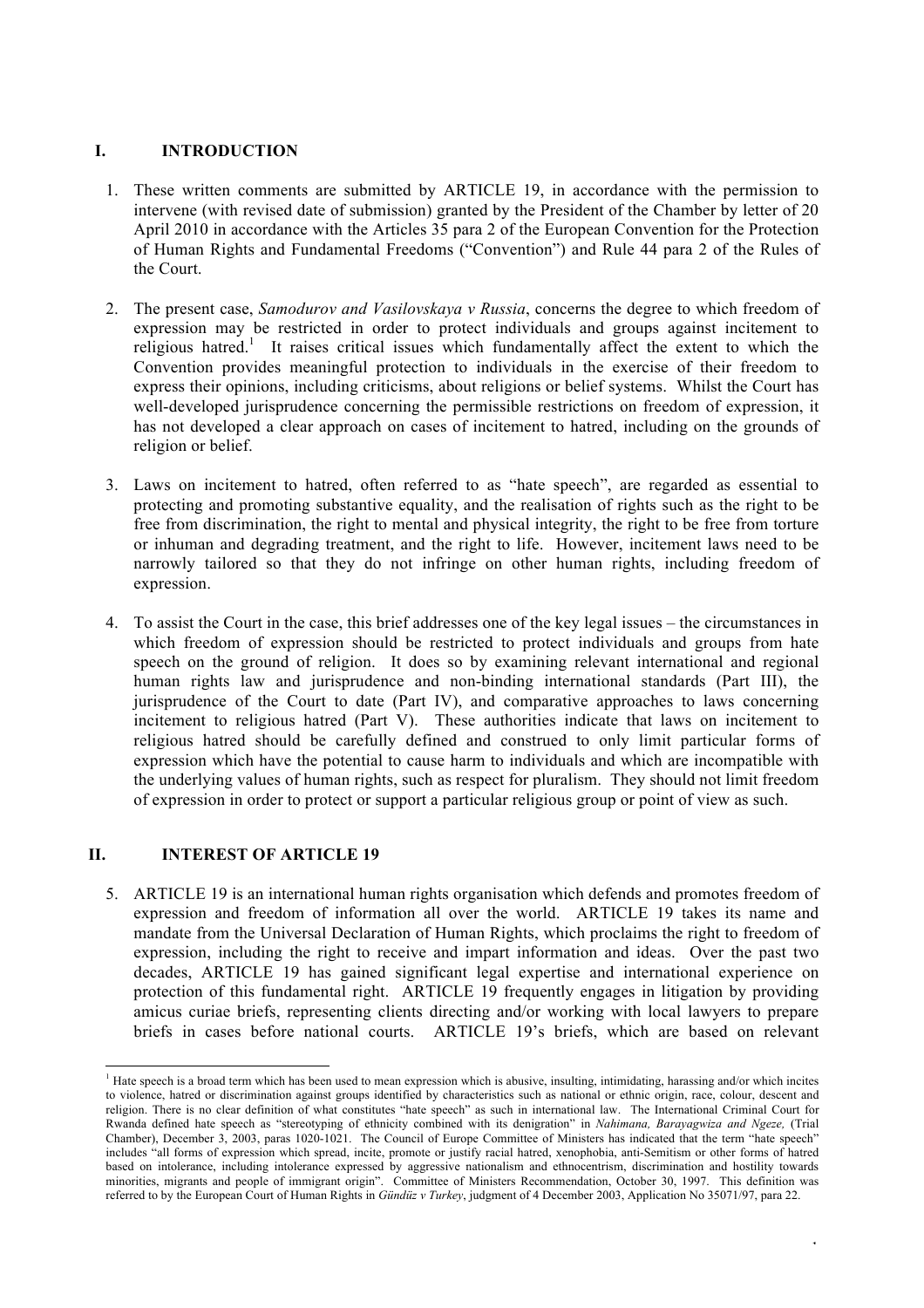international human rights law and comparative standards, aim to assist courts to elaborate the specific meaning of freedom of expression in the context of the particular case in a manner which best protects this fundamental human right. At the European Court of Human Rights, ARTICLE 19 has been an intervener in *numerous cases including Goodwin v United Kingdom<sup>2</sup>, Incal v Turkey<sup>3</sup>,* Observer and Guardian v United Kingdom<sup>4</sup>, and Wingrove v United Kingdom<sup>5</sup>, and is currently an intervener in *Kassabova v Bulgaria*<sup>6</sup> and *Sanoma Uitgevers BV v the Netherlands*<sup>7</sup>.

# **III. INTERNATIONAL AND REGIONAL LAW ON RELIGIOUS INCITEMENT**

#### **A. International human rights law**

- 6. Several provisions of the Universal Declaration of Human Rights (UDHR) have been interpreted to permit state action to prohibit hate speech, although the UDHR does not expressly address incitement. The legal authority to proscribe hate speech has been inferred from Article 1 of the UDHR, which provides that "[a]ll human beings are born free and equal in dignity and rights", Article 2, which provides for equal enjoyment of the rights and freedoms proclaimed in the UDHR "without distinction of any kind, such as race, colour, (and) sex" and Article 7, which more explicitly provides for protection against discrimination and incitement to discrimination. Article 29 of the UDHR, on the other hand, refers to the duties that everyone holds to the community, and recognizes that certain limitations on rights may be necessary and legitimate to secure, among other things, "due recognition and respect for the rights and freedoms of others."
- 7. The Genocide Convention of 1948 goes further and in Article 3 (c) explicitly includes "public incitement to commit genocide" among punishable acts. The Statute of the International Criminal Tribunal for the Former Yugoslavia, as well as the Statute of the International Criminal Tribunal for Rwanda, repeat Articles 2 and 3 of the Genocide Convention verbatim. The Rome Statute of the International Criminal Court replicates Article 3(c) of the Genocide Convention and provides for liability for anyone who, "directly and publicly incites others to commit the crime" of genocide.
- 8. Article 19 of the International Covenant on Civil and Political Rights ("ICCPR") protects freedom of opinion and expression. Like Article 19 of the Universal Declaration on Human Rights ("UDHR") and Article 13 (1) of the American Convention on Human Rights, Article 19 guarantees freedom to seek and receive information.<sup>8</sup>
- 9. The right to freedom of expression applies not only to information and ideas generally considered to be useful or correct, but to any kind of fact or opinion which can be communicated. The UN Human Rights Committee has emphasised that Article 19 encompasses "news and information, of commercial expression and advertising, of works of art, etc.; it should not be confined to means of political, cultural or artistic expression".<sup>9</sup> Moreover, the right to freedom of expression also extends to controversial, false or even shocking material; the mere fact that an idea is disliked or thought to be incorrect cannot justify preventing a person from expressing it.
- 10. Article 19(3) sets out the test for assessing the legitimacy of restrictions on freedom of expression. First, the interference must be in accordance with the law; second, the legally sanctioned restriction must protect or promote an aim deemed legitimate (respect for the rights and reputation of others, and protection of national security, public order, public health or morals); and third, the restriction must be necessary for the protection or promotion of the legitimate aim.

2 Judgment of 23 March 1996, Application No 16/1994/463/544.

 $3$  Judgment of 9 June 1998, Application No 22678/93.

<sup>4</sup> Judgment of 26 November 1991, Application No. 13585/88.

 $5$  Judgment of 25 November 1996, Application No. 17419/90.

 $<sup>6</sup>$  Application no. 22385/03.</sup>

<sup>7</sup> Application No 38224/03.

<sup>8</sup> As of 13 May 2010, 165 states had ratified the ICCPR, including all the Member States of the Council of Europe.

<sup>9</sup> *Ballantyne and Davidson v Canada*, Communication No 359/1989 and *McIntyre v Canada*, Communication No 385/1989, UN Doc CCPR/C/47/D/359/1989 and 385/1989/Rev 1, 5 May 1993 Annex para 11.3.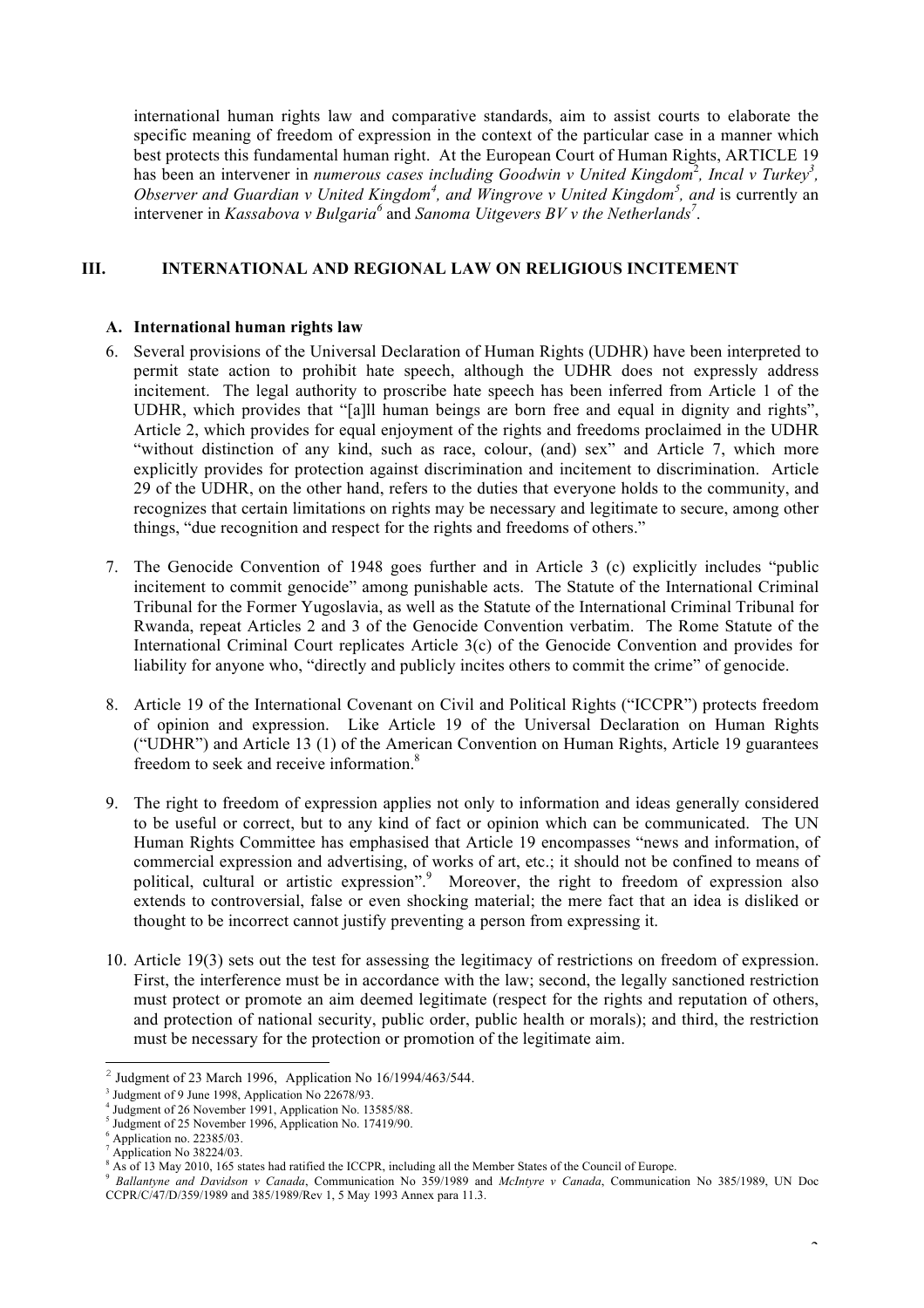- 11. Article 20 of the ICCPR also sets limitations on freedom of expression and requires states to prohibit certain forms of speech which are intended to sow hatred. Article 20(2) states: "Any advocacy of national, racial or religious hatred that constitutes incitement to discrimination, hostility or violence shall be prohibited by law." Article 20(2) does not require states to prohibit all negative statements towards national group, races and religions, but as soon as a statement "constitutes incitement to discrimination, hostility or violence" it should be banned.
- 12. In its jurisprudence, the UN Human Rights Committee has stated that there is no contradiction between the duty to adopt domestic legislation against incitement under Article 20(2) and the right to freedom of expression.10 In *Ross v Canada*, the Committee recognised the overlapping nature of Articles 19 and 20, stating that it considered that "restrictions on expression which may fall within the scope of Article 20 must also be permissible under Article 19, paragraph 3, which lays down requirements for determining whether restrictions on expression are permissible."<sup>11</sup> This reflects the conclusion that any law seeking to implement the provisions of Article 20(2) ICCPR must not overstep the limits on restrictions to freedom of expression set out in Article 19(3). Thus, a law properly designed to implement Article 20(2) would automatically serve the aim of protecting the rights of others, specifically to equality, thereby satisfying the test for restrictions on freedom of expression.
- 13. In *JRT and the WG Party v Canada*, the Committee held that application was inadmissible under Article 19(3), but reasoned that "the opinions which [the applicant] seeks to disseminate through the telephone system clearly constitute the advocacy of racial or religious hatred which Canada has an obligation under Article 20(2) of the Covenant to prohibit".12 In *Faurisson v France*, concerning the criminal conviction of a French university professor for denying the existence of Nazi gas chambers, the Committee declared the communication admissible and decided the case on its merits in applying Article 19(3). However, in deciding that there was no violation of Article 19, the Committee indicated that it had "read [the statements made by the author] in their full context". <sup>13</sup>
- 14. Besides the ICCPR, a number of other international human rights instruments are relevant to issues of incitement to religious hatred. Article 4 of the International Convention on the Elimination of All Forms of Racial Discrimination ("ICERD") goes substantially further than Article 20(2) of the ICCPR and requires states parties, among other things to "declare an offence punishable by law all dissemination of ideas based on racial superiority or hatred [and] incitement to discrimination".<sup>14</sup> Whilst the ICERD, by virtue of its special focus on racial discrimination, does not guarantee the right to freedom of expression, it does require that measures taken pursuant to Article 4 have due regard for the principles set out in the UDHR – which include equality, non-discrimination as well as freedom of expression – and in Article 5 which provides for equality before the law in the enjoyment of a range of rights, including freedom of expression.
- 15. Other international human rights bodies have interpreted international human rights law on incitement to religious hatred, notably the Special Procedures of the Human Rights Council. In Joint Statement in December 2008, the UN Special Rapporteur on Freedom of Opinion and Expression together with the OSCE Representative on Freedom of the Media, the OAS Special Rapporteur on Freedom of Expression and the African Commission on Human and Peoples' Rights

<sup>&</sup>lt;sup>10</sup> General Comment No 11: Prohibition of Propaganda for War and Inciting National, Racial or Religious Hatred (Article 20), 29 July 1983, UN Doc HRI/GEN/1/Rev 6 at 133 para 2. The Human Rights Committee has also addressed the issue of incitement to religious hatred in its examination of state reports. For example, in response to a report of Italy, the Human Rights Committee expressed concern about "reported instances of hate speech, including statements attributed to certain politicians, targeting foreign nationals, Arabs and Muslims, as well as the Roma". The Committee accordingly requested Italy to "recall regularly and publicly that hate speech is prohibited under law and take prompt action to bring those responsible to justice". See Human Rights Committee, Concluding Observations on Italy, 24 April 2006, CCPR/C/ITA/CO/5 para 12.

Communication No 736/1997, UN Doc CCPR/C/70/D/736/1997, 18 October 2000.

<sup>&</sup>lt;sup>12</sup> *JR T and the Western Guard Party v Canada* Communication No 104/1981, UN Doc CCPR/C/18/D/104/1981, 6 April 1983.

<sup>13</sup> *Faurisson v France*, Communication No 550/1993, UN Doc CCPR/C/58/D/550/1993, 8 November 1986. In *Vassilari v Greece*, Communication 1570/2007, a case concerning alleged dissemination of hate speech against a group of Roma, the Human Rights Committee deemed the facts to have been insufficiently substantiated for the purposes of admissibility. CCPR/C/95/D/1570/2007, 29 April 2009, para 6.5. <sup>14</sup> Article 4(a).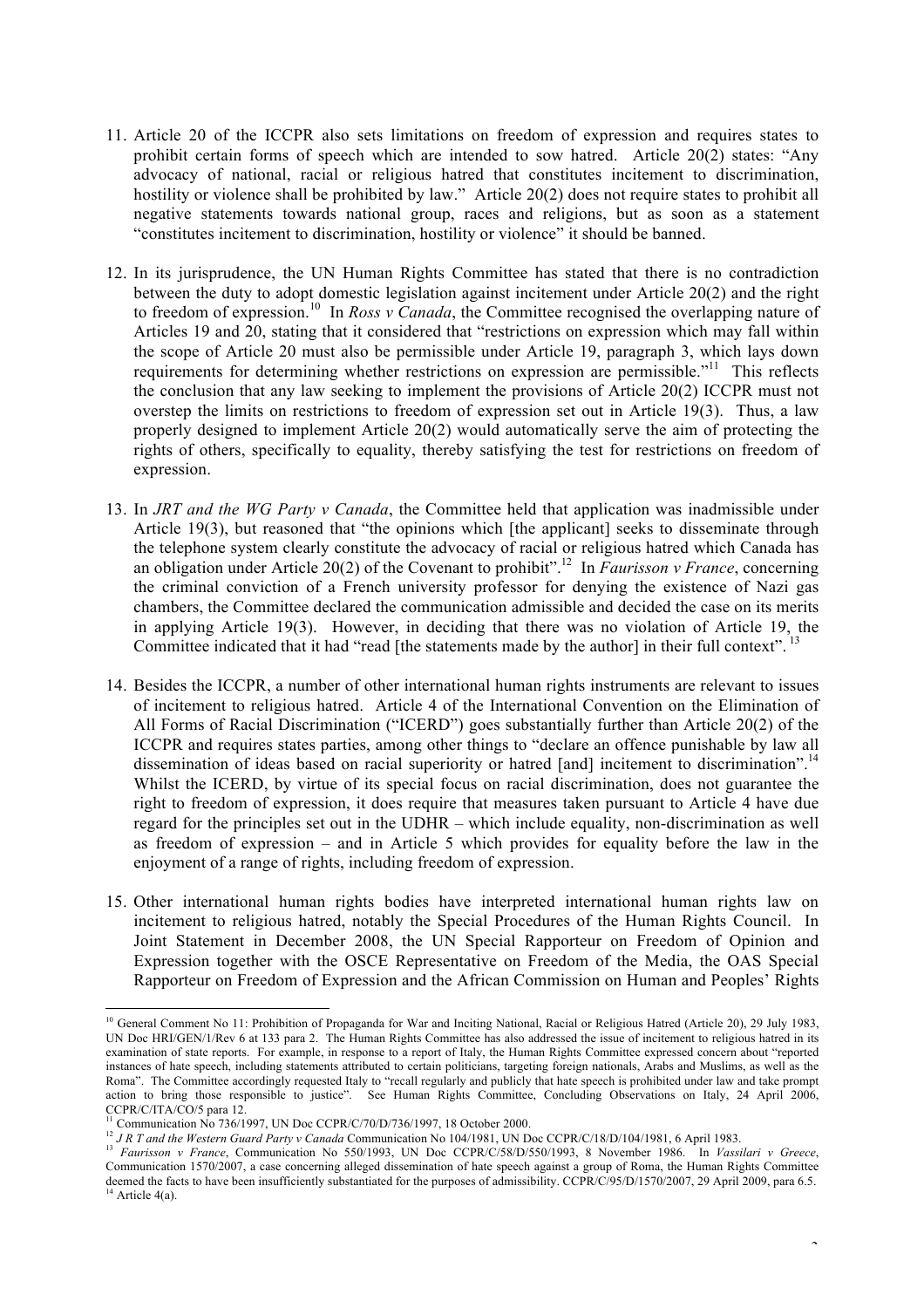Special Rapporteur on Freedom of Expression and Access to Information emphasised that restrictions on freedom of expression to prevent intolerance should be limited in scope to advocacy of national, racial or religious hatred that constitutes incitement to discrimination, hostility or violence.<sup>15</sup>

16. Furthermore, the UN Special Rapporteur on the Freedom of Religion or Belief has taken the view that "expressions should only be prohibited under article 20 [of the ICCPR] if they constitute incitement to *imminent acts of violence or discrimination against a specific individual or group*" (emphasis added).<sup>16</sup> Hate speech laws cannot be used to justify measures which have the effect of restricting forms of speech which challenge the doctrines or practices of particular forms of religion or belief. This underlines the place of the individual and of the particular threats they face at the heart of the scheme of protection. Indeed, to do otherwise could well be counterproductive. As the Special Rapporteur emphasised that: "... any attempt to lower the threshold of article 20 of the Covenant would not only shrink the frontiers of free expression, but also limit freedom of religion or belief. Such an attempt could be counterproductive and promote an atmosphere of religious intolerance."<sup>17</sup>

#### **B. Regional human rights law**

- 17. Reflecting Article 20 of the ICCPR, Article 13(5) of the American Convention on Human Rights states: "Any propaganda for war and any advocacy of national, racial, or religious hatred that constitute incitements to lawless violence or to any other similar action against any person or group of persons on any grounds including those of race, color, religion, language, or national origin shall be considered as offenses punishable by law."
- 18. Similarly, the African Charter on Human and Peoples' Rights ("ACHPR") has no express reference to racial and religious hatred. Nevertheless, several provisions of ACHPR that provide for limitations on people's right to receive and disseminate information, as well its recognition of duties as well as rights, which include requirements that rights should be exercised with due regard for the rights of others (Article 27), and to respect others and to maintain relations aimed at promoting respect and tolerance (Article 28), could be relied upon to justify hate speech laws.

#### **C. Non-binding international standards**

19. The *Camden Principles on Freedom of Expression and Equality* ("Camden Principles") emphasise, among other things, that restrictions on harmful speech should be narrowly construed. The *Camden Principles* were drafted on the basis of discussions involving a high-level group of UN, Council of Europe and EU officials, as well as civil society and academic experts on freedom of expression and equality. They represent a progressive interpretation of international law, general principles of law and accepted state practice. The *Camden Principles* are founded on the understanding that freedom of expression and equality are fundamental and mutually reinforcing human rights.<sup>18</sup> Building on international human rights law on incitement to hatred, specifically Article 20(2) of the ICCPR, Principle 12.1 states:

All States should adopt legislation prohibiting any advocacy of national, racial or religious hatred that constitutes incitement to discrimination, hostility or violence (hate speech). National legal systems should make it clear, either explicitly or through authoritative interpretation, that:

- (i) The terms 'hatred' and 'hostility' refer to intense and irrational emotions of opprobrium, enmity and detestation towards the target group.
- (ii) The term 'advocacy' is to be understood as requiring an intention to promote hatred publicly towards the target group.

 $\overline{a}$ 

<sup>&</sup>lt;sup>15</sup> 10 December 2008 http://www.article19.org/pdfs/other/joint-declaration-on-defamation-of-religions-and-anti-terrorism-and-anti-ext.pdf; See also Joint Statement of 27 February 2001 http://www.article19.org/pdfs/igo-documents/three-mandates-statement-1999.pdf

<sup>&</sup>lt;sup>16</sup> See Report of the Special Rapporteur on freedom of religion or belief, Asma Jahangir, and the Special Rapporteur on contemporary forms of racism, racial discrimination, xenophobia and related intolerance, Doudou Diene, further to Human Rights Council decision 1/07 on incitement to racial and religious hatred and the promotion of tolerance, UN Doc HRC 2/,3 20 September 2006, para 47.

 $^{17}$  Above at para 50. 18 ARTICLE 19, *Camden Principles on Freedom of Expression and Equality*, April 2009 http://www.article19.org/advocacy/campaigns/camden-principles/index.html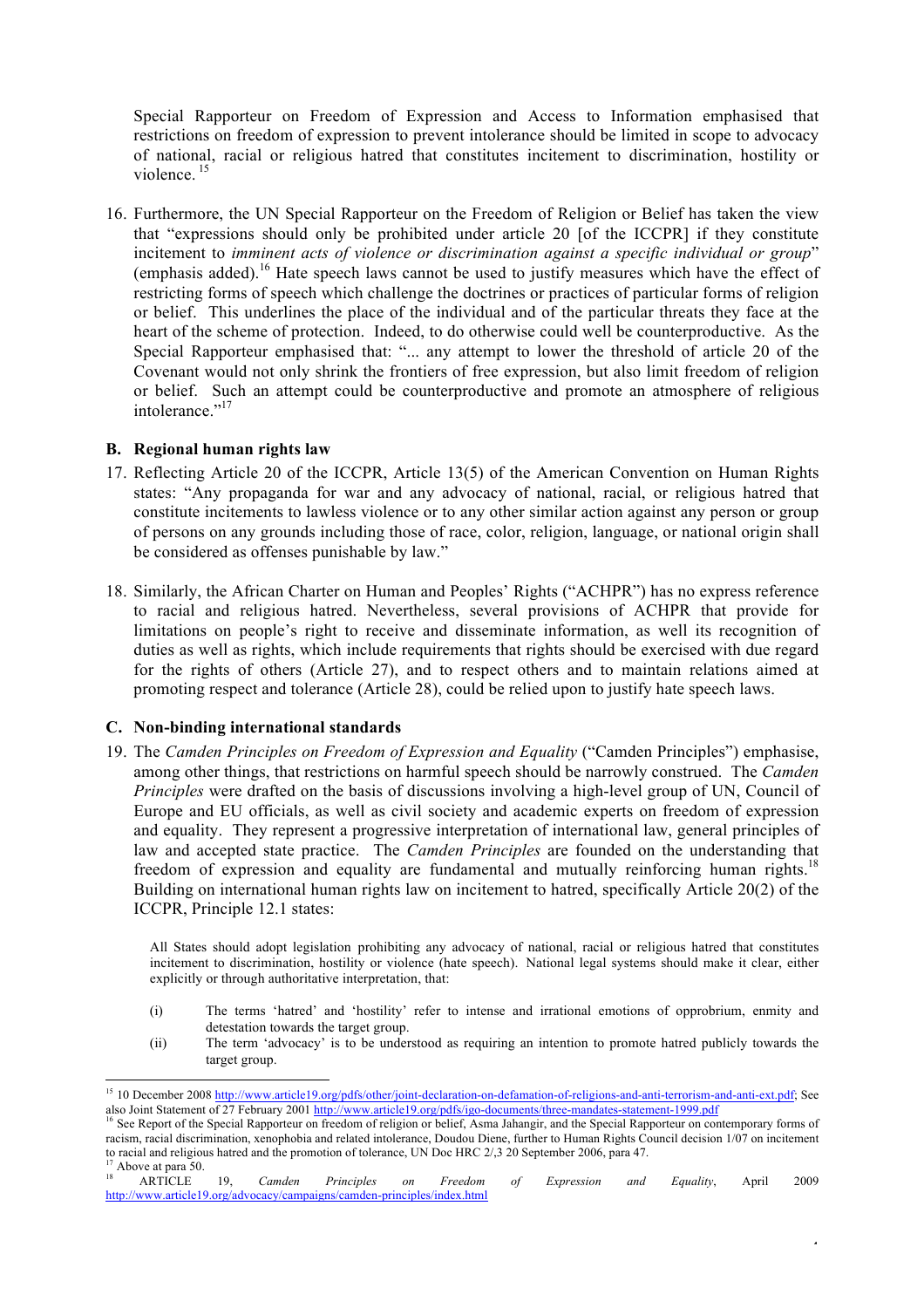(iii) The term 'incitement' refers to statements about national, racial or religious groups which create an imminent risk of discrimination, hostility or violence against persons belonging to those groups.

#### **IV. THE CONVENTION AND INCITEMENT TO RELIGIOUS HATRED**

- 20. The Court has consistently stated that freedom of expression, as provided under Article 10 of the Convention, constitutes one of the essential foundations of a democratic society and one of the basic conditions for its progress and for an individual's self-fulfilment.<sup>19</sup> Article 10 has been interpreted as being applicable not only to information or ideas that are favourably received or regarded as inoffensive or as a matter of indifference, but also to those that "offend, shock or disturb".<sup>20</sup> Such ideas, which should be openly discussed, are protected in view of the values of pluralism, tolerance and broadmindedness on which a democratic society is based. Freedom of expression does not imply that an individual is to be protected from exposure to a religious view simply because it is not his or her own.<sup>21</sup>
- 21. Article 10 paragraph 2 of the Convention provides for imposing restrictions on freedom of expression. Any restriction must: (1) be prescribed by law; (2) pursue one of the listed legitimate interests and be proportionate to that aim; (3) be necessary in a democratic society or meet a pressing social need.<sup>22</sup> The purpose of any restriction on freedom of expression must be to protect individuals holding specific beliefs or opinions, rather than to protect religions or belief systems from criticism. The Convention does not have a provision specifically requiring states to ban hate speech.
- 22. Restrictions on freedom of expression may also be imposed under Article 17 in circumstances when the author of hate speech "may not benefit from the protection afforded by Article 10 of the Convention".23 In *Günduz v Turkey* the Court stated that "there can be no doubt that concrete expressions constituting hate speech, which may be insulting to particular individuals or groups, are not protected by Article 10 of the Convention."<sup>24</sup>
- 23. The Court's jurisprudence indicates that individuals should be allowed to scrutinise, openly debate and criticise, even harshly and unreasonably, belief systems, opinions and institutions, as long as this does not amount to inciting hatred against individuals or groups.<sup>25</sup> At the same time, there is no requirement under the Convention to legislate in order to protect individuals from incitement to religious hatred. In the case of *Gündüz v Turkey*, the Court has stated that "tolerance and respect for the equal dignity of all human beings constitute the foundations of a democratic, pluralistic society. That being so, as a matter of principle it may be considered necessary in certain democratic societies to sanction or even prevent all forms of expression which spread, incite, promote or justify hatred based on intolerance (including religious intolerance) *provided that any 'formalities', 'conditions', 'restrictions' or 'penalties' imposed are proportionate to the legitimate aim pursued*" (emphasis added).<sup>26</sup>

<sup>&</sup>lt;sup>19</sup> Sürek v Turkey (No 1), judgment of the Grand Chamber of 8 July 1999, Application No 2668/95, para 58.

<sup>20</sup> *Handyside v the United Kingdom*, judgment of 7 December 1976, Application No 5493/72; *Giniewski v France*, judgment of 31 January

<sup>&</sup>lt;sup>21</sup> *Murphy v Ireland*, judgment of 10 July 2003, Application No 44179/98, para 72.

<sup>&</sup>lt;sup>22</sup> Zana v Turkey, judgment of the Grand Chamber of 25 November 1997, Application No 18954/91 para 51; *Lingens v Austria*, Judgment of 8 July 1986, Application No 9815/82, paras 39-40.<br>
<sup>23</sup> Barcel: P.

<sup>23</sup> *Refah Partisi (the Welfare Party) and Others v Turkey*, judgment of the Grand Chamber of 13 February 2003, Application Nos 41340/38, 41342/98, 41343/98, 41344/98, paras 86-89.

<sup>24</sup> *Gündüz v Turkey*, judgment of 4 December 2003, Application No 35071/97, para 41. See also *Jersild v Denmark*, judgment of 23 September 1994, Application No 15890/89 para 35; *Feret v Belgium*, Judgment of 16 July 2009, Application No 15615/07 para 64.

<sup>&</sup>lt;sup>25</sup> See also Parliamentary Assembly of the Council of Europe Recommendation 1805 (2007), Blasphemy, religious insults and hate speech against persons on grounds of their religion, para 5.

In this case, the Court also indicated that expressions that seek to incite or justify hatred based on intolerance, including religious intolerance, do not enjoy the protection as freedom of expression afforded by Article 10 of the Convention. *Gündüz v Turkey*, judgment of 4 December 2003, Application No 35071/97, para 40. See also European Commission on Racism and Intolerance, General Policy Recommendation No 7 on National legislation to combat racism and racial discrimination adopted on 13 December 2002 which recommends that the law should penalise public incitement to violence, hatred or discrimination when committed intentionally.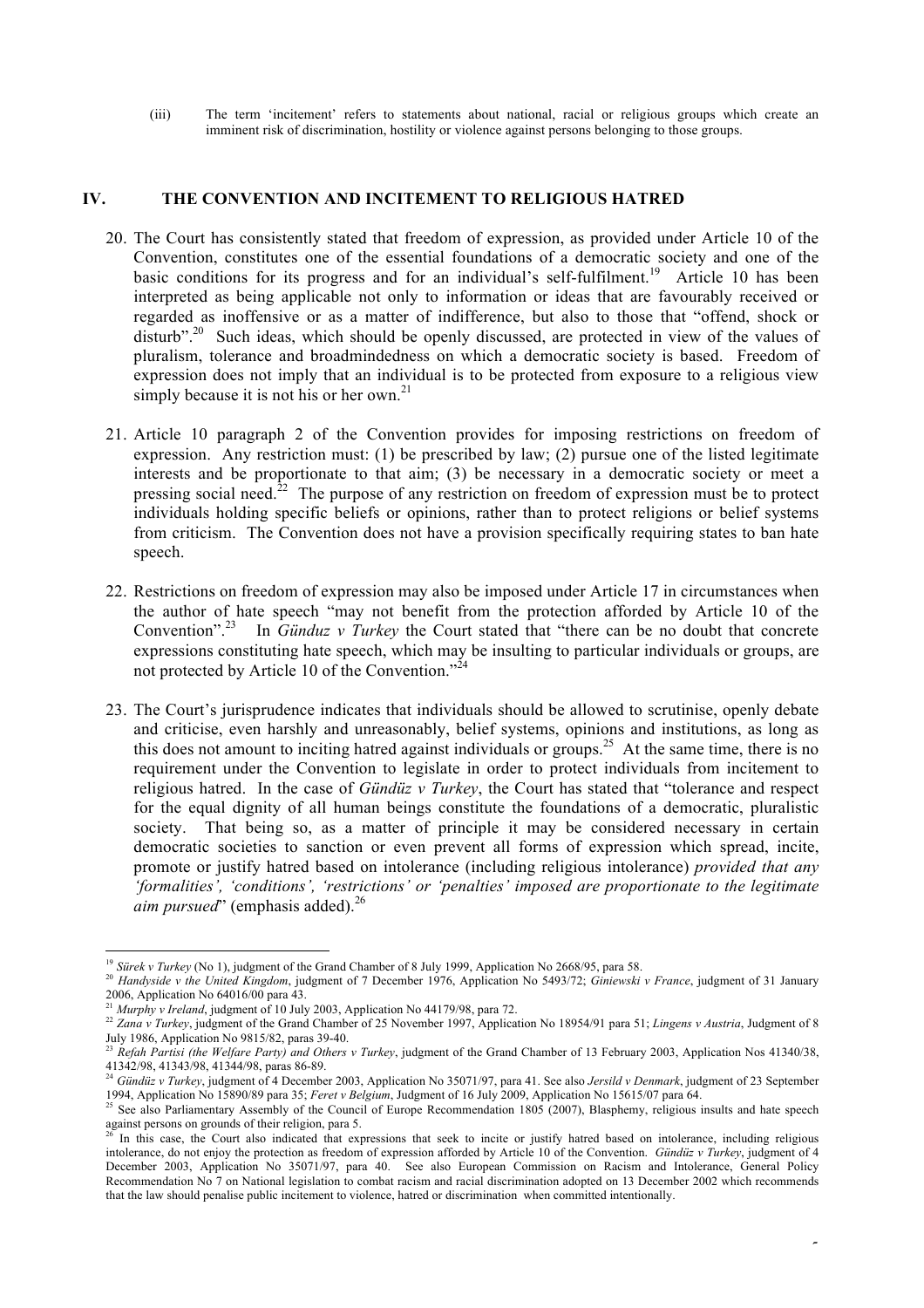- 24. The Court has emphasised the importance of distinguishing between publications which exhort the use of violence, which are properly categorised as "hate speech", and those which simply offer a genuine critique on a matter of public interest.27 In *Gündüz v Turkey (No 1)*, the Court considered that the applicant's comments, which attacked contemporary Turkish institutions from an Islamic perspective, were not in reality "hate speech" based on religious intolerance.<sup>28</sup> The Court has in other cases on hate speech looked closely at the material at issue to ensure that it really does contain racial or religious hate speech.<sup>29</sup>
- 25. In its case-law, the Court has emphasised two particular elements: the *aim of the author* and the *contents of the expression at issue.* The Court pays attention to the original aim of the author of the statement, including whether it was intended to spread racist or intolerant ideas through the use of hate speech or whether there was an attempt to inform the public about an issue of general interest. This in turn may determine whether the impugned speech falls within the scope of Article 10, or is so destructive of the fundamental values of the Convention system that it is excluded from the protection of the Convention on the basis of Article 17.<sup>30</sup> In *Jersild v Denmark* a television journalist was convicted under criminal legislation prohibiting dissemination of racist insults. The Court held that his conviction was not a proportionate means of protecting the rights of others when the speech occurred within the context of a factual programme about the holding of racist opinions, even though the applicant had solicited such racist contributions and had edited them to give prominence to the most offensive. The lack of racist intent was the central consideration for a finding in favour of the journalist.
- 26. In terms of the content, the Court has condemned speech which has been seen a genuine threat to pluralism, one of the fundamental values of the Convention. In *Norwood v UK*, the hate speech at issue "was incompatible with the values proclaimed by the Convention, notably intolerance, social peace and non-discrimination."31 In *Lehideux v France*, the Court explained that the demands of "pluralism, tolerance and broadmindedness" in a democratic society were such that a debate on matters of history must be permitted despite the memories it might bring back of past sufferings and the controversial role of the Vichy regime in the Nazi Holocaust.<sup>32</sup> In such cases, the Court has emphasised the importance of restricting speech where the aim of the speech is to incite hatred towards a particular group along racial or national lines and where it constitutes a threat to public order.33
- 27. Absent a direct threat to order, even extreme views on a matter of serious public interest such as the practices of the Church – deserve protection. An insult to a principle or dogma or representative of a religion does not necessarily incite to hatred against individual believers of that religion. The Court has made clear that an attack on a representative of the church does not automatically discredit and disparage a sector of the population on account of their faith in the relevant religion, and that criticism of a doctrine does not necessarily contain attacks on religious beliefs as such.<sup>3</sup>
- 28. Moreover, in the view of the Venice Commission "in a true democracy, imposing limitations on freedom of expression should not be used as a means of preserving society from dissenting views, even if they are extreme. Ensuring and protecting open public debate should be the primary means of protecting inalienable fundamental values like freedom of expression and religion at the same time as protecting society and individuals against discrimination. It is only the publication or utterance of those ideas that are fundamentally incompatible with a democratic regime because they

 <sup>27</sup> *Ergin v Turkey* (No 6), judgment of 4 May 2006, Application No 47533/99 at para 34. *Otto-Preminger-Institut v Austria* judgment of 20 September 1994, Application No 13470/87, para 49.<br><sup>28</sup> Gündüz v Turkey, judgment of 4 December 2003, Application No 35071/97, para 51.

<sup>&</sup>lt;sup>29</sup> See for example, *Ceylan v Turkey*, judgment of 8 July 1999, Application No 23556/94 and *Karkin v Turkey*, judgment of 23 September 2003, Application No 43928/98.

<sup>30</sup> *Jersild v Denmark*, judgment of 23 September 1994, Application No 15890/89 para 35. See also *Garaudy v France*, 24 June 2003, Application No 65831/01.

<sup>31</sup> *Norwood v UK*, judgment of 16 November 2004, Application No 23131/03.

<sup>&</sup>lt;sup>32</sup> *Lehideux v France*, judgment of 23 September 1998, Application No 24662/94, para 55.

<sup>33</sup> *Norwood* and *Garaudy* above.

<sup>34</sup> *Klein v Slovakia*, judgment of 31 October 2006, Application No 72208/01 paragraph 51; *Giniewski v France*, judgment of 31 January 2006, Application No Application No 64016/00, para 51.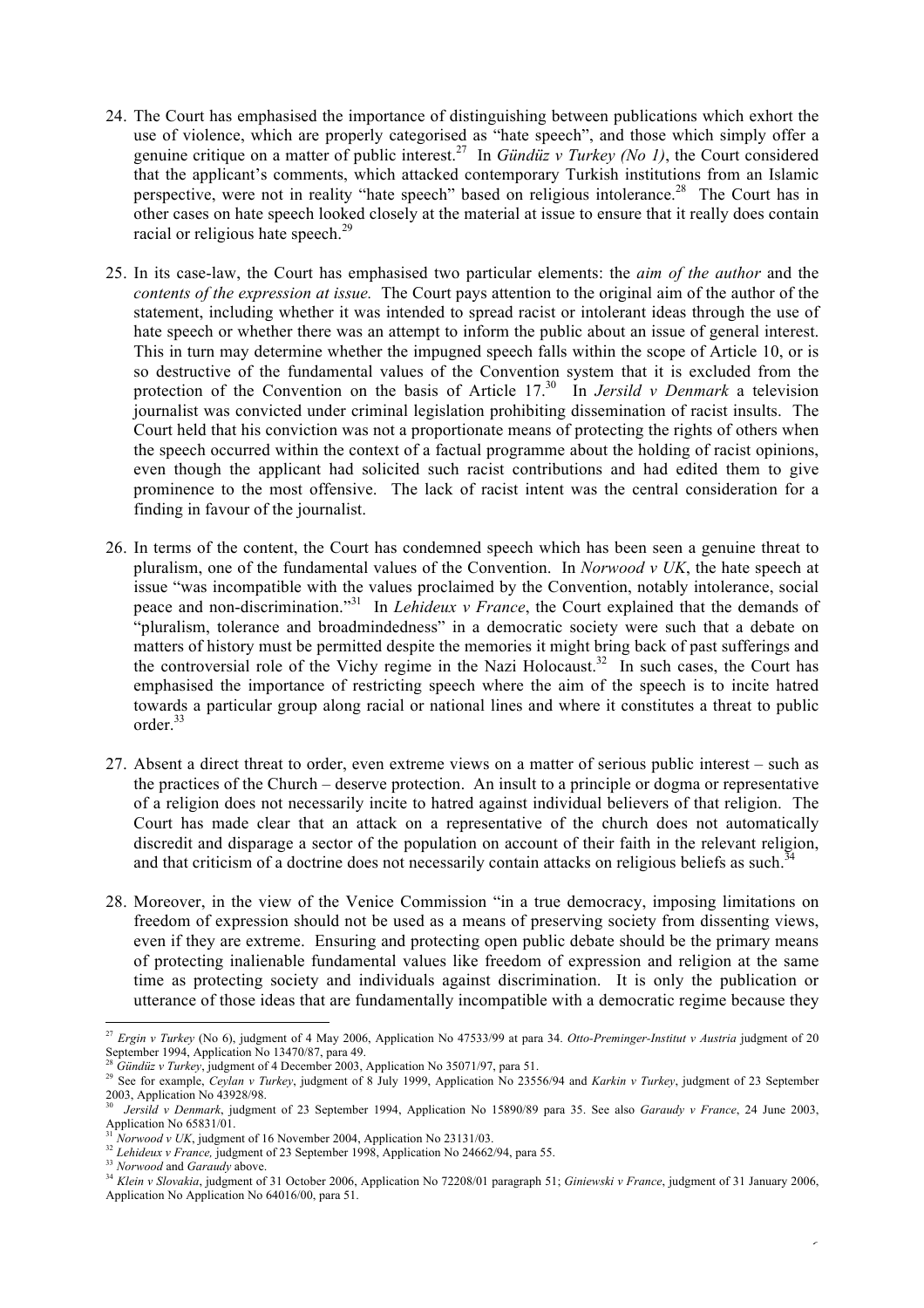incite to hatred that should be prohibited".<sup>35</sup> In its view, it must be it must be possible to criticise religious ideas, even if such criticism may be perceived by some as hurting their religious feelings.

- 29. The Venice Commission has also stated that it "does not think it necessary or desirable to create an offence of religious insult (that is, insult to religious feelings) simpliciter, without the element of incitement to hatred as an essential component … If a statement or work of art does not qualify as incitement to hatred, then it should not be the subject of criminal sanctions".<sup>36</sup> There should only be recourse to the criminal law in cases where no other remedy appears effective. The Venice Commission recognises the problems of defining hate speech, but states that "[t]his problem, however, should be solved through an appropriate interpretation of the notion of incitement to hatred rather than through the punishment of insult to religious feelings."
- 30. Whether there has been incitement to religious hatred, whether damage has been suffered and, if so, the extent of such damage is for the courts to determine. The Venice Commission has emphasised that courts are well placed to enforce rules of law in relation to these issues and to take account of the facts of each situation.<sup>37</sup> Awards of damages should be carefully and strictly justified and motivated, and should be proportional, so they do not have a chilling effect on freedom of expression.
- 31. Although Article 10 does not explicitly refer to artistic expression as a form of speech, it is well established as a form of speech within the Convention.<sup>38</sup> The Court has held that a wide range of artistic expression including poetry and images is protected. The European Commission noted in its Report in *Müller and others v Switzerland* that artistic expression itself has an important role in society.<sup>39</sup> "Freedom of artistic expression is of fundamental importance in a democratic society. Typically it is in undemocratic societies that artistic freedom and the freedom to circulate works of art are severely restricted. Through his creative work the artist expresses not only a personal vision of the world but also his view of the society in which he lives. In that sense art not only helps shape public opinion but is also an expression of it and can confront the public with the major issues of the day".
- 32. It may be said that artistic expression is expression in the public interest and a form of political speech.<sup>40</sup> Recently, the Court has recognised that the novel is a particularly important form of artistic expression which affords the opportunity to take part in the public exchange of cultural, political and social information and ideas of all kinds.<sup>41</sup> The Court rejected the categorisation as hate speech of literary works by Turkish writers who had sought to describe in critical terms the plight of those conscripted into the Turkish army and their families.<sup>42</sup>
- 33. In *Vereinigung Bildener Kunstler v Austria* the Court held that an injunction which restrained a gallery without limit as to time and space from exhibiting a painting was a disproportionate interference with its rights of freedom of expression. The painting which presented a caricature of various persons was held by the court to be an important form of satire and social commentary which was intended to provoke debate. Accordingly, "any interference with an artist's right to such expression must be examined with particular care".<sup>43</sup> It has been argued that given that artistic works contribute to promoting the values of pluralism and tolerance underlying freedom of

<sup>&</sup>lt;sup>35</sup> Venice Commission, *Blasphemy, Insult and Hatred: Finding answers in a democratic society*, Science and technique of democracy, No 47, (Council of Europe, March 2010) p 23.<br><sup>36</sup> Venice Commission, above at p 23.

 $37$  Venice Commission, above at 30.

<sup>&</sup>lt;sup>38</sup> In *Müller and others v Switzerland*, the Court concluded that although confiscation of the artist's paintings, which depicted sexual relations between men and animals, interfered with the artist's freedom of expression, it was justified under Article 10(2) as necessary for the protection of morals. Judgment of 24 May 1988, Application 10737/84 para 27.

Report of 8 October 1986 E Com HR. See also the judgment of the European Court of Human Rights above at para 33 where it emphasised the role of creative artists in contributing to the exchange of ideas and opinions essential for a democratic society.<br><sup>40</sup> Frederick Schauer, *Freedom of Speech, a Philosphical Inquiry* (Cambridge University Press, 1982)

between political comment and dissent and artistic expression.<br><sup>41</sup> Lindon, Otchakovsky-Laurens and July v France, judgment of 22 October 2007, Application Nos 21279/02, 36448/02.

Ergin v Turkey (No 6) judgment of 4 May 2006, Application No 47533/99 at para 34.<br><sup>43</sup> Vereinigung Bildener Kunstler v Austria, judgment of 25 January 2001, Application No 68354/01 at para 33.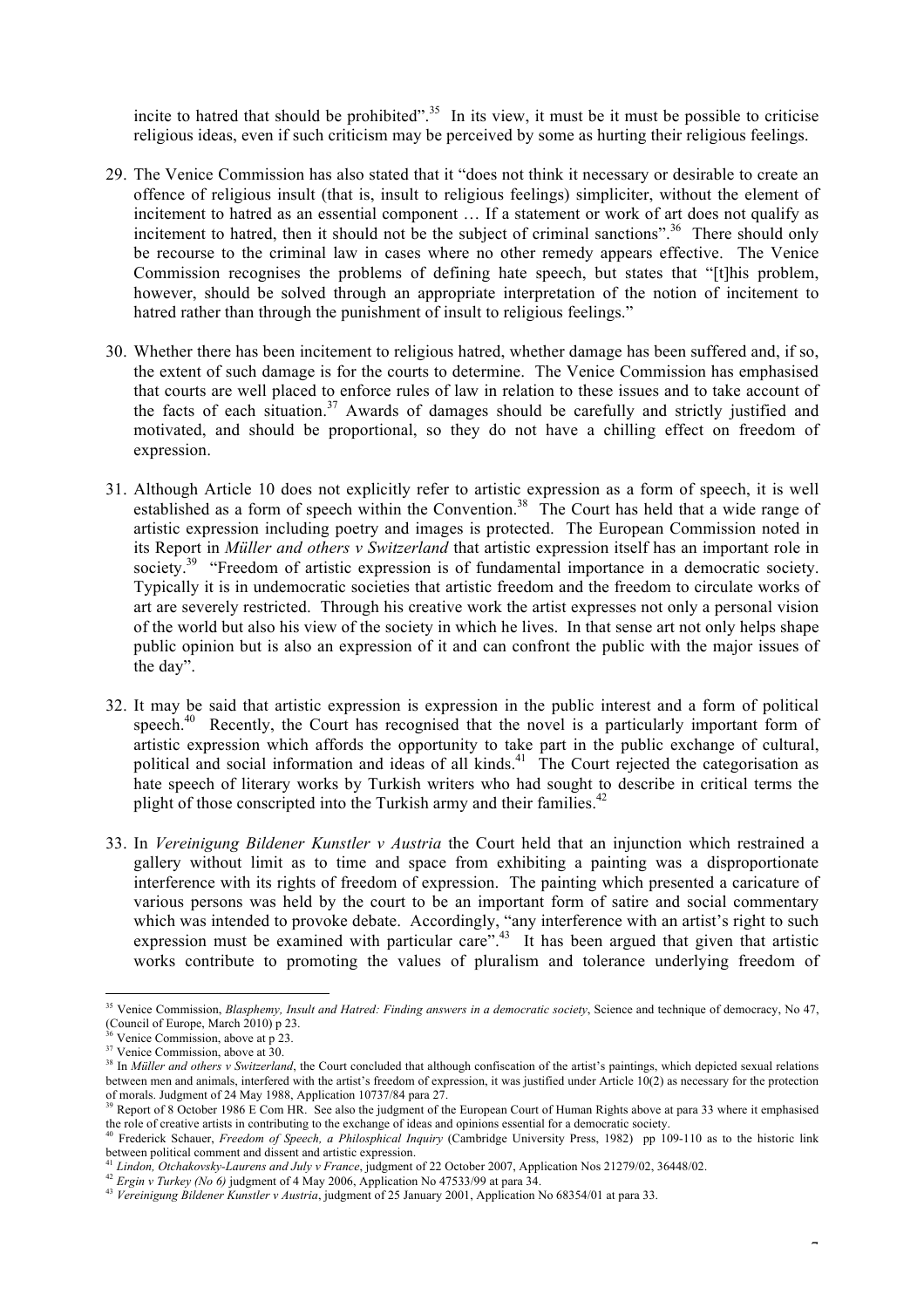expression, artistic works should be accorded a much higher degree of protection than is currently afforded by the Court.<sup>44</sup>

# **V. COMPARATIVE APPROACHES TO RELIGIOUS INCITEMENT**

34. This section offers a survey of laws and jurisprudences of a number of selected countries.

# **A. Member States of the Council of Europe**

- 35. According to the Venice Commission, almost all of the Council of Europe member states (except for Andorra and San Marino) provide for an offence of incitement to hatred. In some of these countries (such as Austria, Cyprus, Greece, Italy and Portugal) the law punishes incitement to acts likely to create discrimination or violence, not incitement to mere hatred. In others (such as Lithuania), the law penalises both, though incitement to violence carries more severe penalties. <sup>45</sup>
- 36. In most member states, incitement to religious hatred is a subset of incitement to hatred generally. The term "hatred" generally covers racial, national and religious hatred in the same manner, and often also covers hatred on the grounds of sex, sexual orientation, political convictions, language, social status or physical or mental disability. In Georgia, Malta, Slovakia and the former Yugoslav Republic of Macedonia, religion is not specifically seen as a ground for hatred.
- 37. In several states such as Armenia, Bosnia and Herzogovina, Latvia, Montenegro, Serbia, Slovenia, Ukraine – the fact that incitement to hatred has been committed or has actually provoked violence constitutes an aggravating circumstance. In the majority of member states, the incitement to hatred must occur in public.46 In Armenia and France, the fact that the incitement is committed in public represents an aggravating circumstance.<sup>47</sup> In Austria and Germany, the incitement to hatred must disturb the public order in order for it to become an offence.<sup>48</sup> In Turkey, it must clearly and directly endanger the public.<sup>49</sup> Some states provide for specific and more stringent provisions in relation to hatred through the mass media, such as Armenia, Azerbaijan, Czech Republic and Romania.<sup>50</sup>
- 38. Intention to stir up hated is a necessary element of the offence of incitement in states such as Cyprus, Ireland, Malta and Portugal.<sup>51</sup> In the UK, the Racial and Religious Hatred Act 2006 inserted into the 1986 Public Order Act a new part 3A entitled "Hatred against persons on religious grounds". The primary offence is to use "threatening words or behaviour or to display any written material that is threatening, if the defendant thereby intends to stir up religious hatred".<sup>52</sup> Religious hatred is defined as "hatred against a group of persons defined by reference to religious belief or lack of religious belief".<sup>53</sup> Notably, the scope of the act is circumscribed by the following provision which protects freedom of expression: "Nothing in this Part shall be read or given effect in a way which prohibits or restricts discussion, criticism or expressions of antipathy, dislike, ridicule, insult or abuse of particular religious or beliefs or practices of their adherents, or of any other belief system or the beliefs or practices of its adherents, or proselytising or urging adherents of a different

 <sup>44</sup> Anthony Lester QC, David Pannick QC and Javan Herberg, *Human Rights Law and Practice* (Butterworths Law, 2009) at 501.

<sup>&</sup>lt;sup>45</sup> Venice Commission, *Blasphemy, Insult and Hatred: Finding answers in a democratic society*, Science and technique of democracy, No 47, (Council of Europe, March 2010) pp 20-21.

Exceptions to this include Albania, Estonia, Malta, Moldova, Montenegro, the Netherlands, Poland, Serbia, Slovenia and Ukraine, and the United Kingdom with the exception of one's private dwelling).

<sup>&</sup>lt;sup>47</sup> Article 226 of the Criminal Code (Armenia); Articles 132-76 of the Criminal Code (France).

<sup>&</sup>lt;sup>48</sup> Section 283 of the Criminal Code (Austria); Section 130 of the Criminal Code (1998) (Germany).

<sup>49</sup> Article 216 of the Criminal Code.

<sup>&</sup>lt;sup>50</sup> Article 226(2) of the Criminal Code (Armenia); Article 283 of the Criminal Code (Azerbaijan); Paragraph 260 of the Criminal Code (Czech Republic); Articles 2 and 39 of Law on Radio and Television Broadcasting 1992 (Romania).

Section 47.2 of the Criminal Code (Cyprus); Section 2 of the Prohibition of Incitement Act 1989 (Ireland); Paragraph 82A.1 Criminal Code (Malta); Article 240 of the Criminal Code/Law Number 65/98 (Portugal).

 $52$  Section 29B of the Racial and Religious Hatred Act 2006.

<sup>&</sup>lt;sup>53</sup> Paragraph 29A of the Racial and Religious Hatred Act 2006.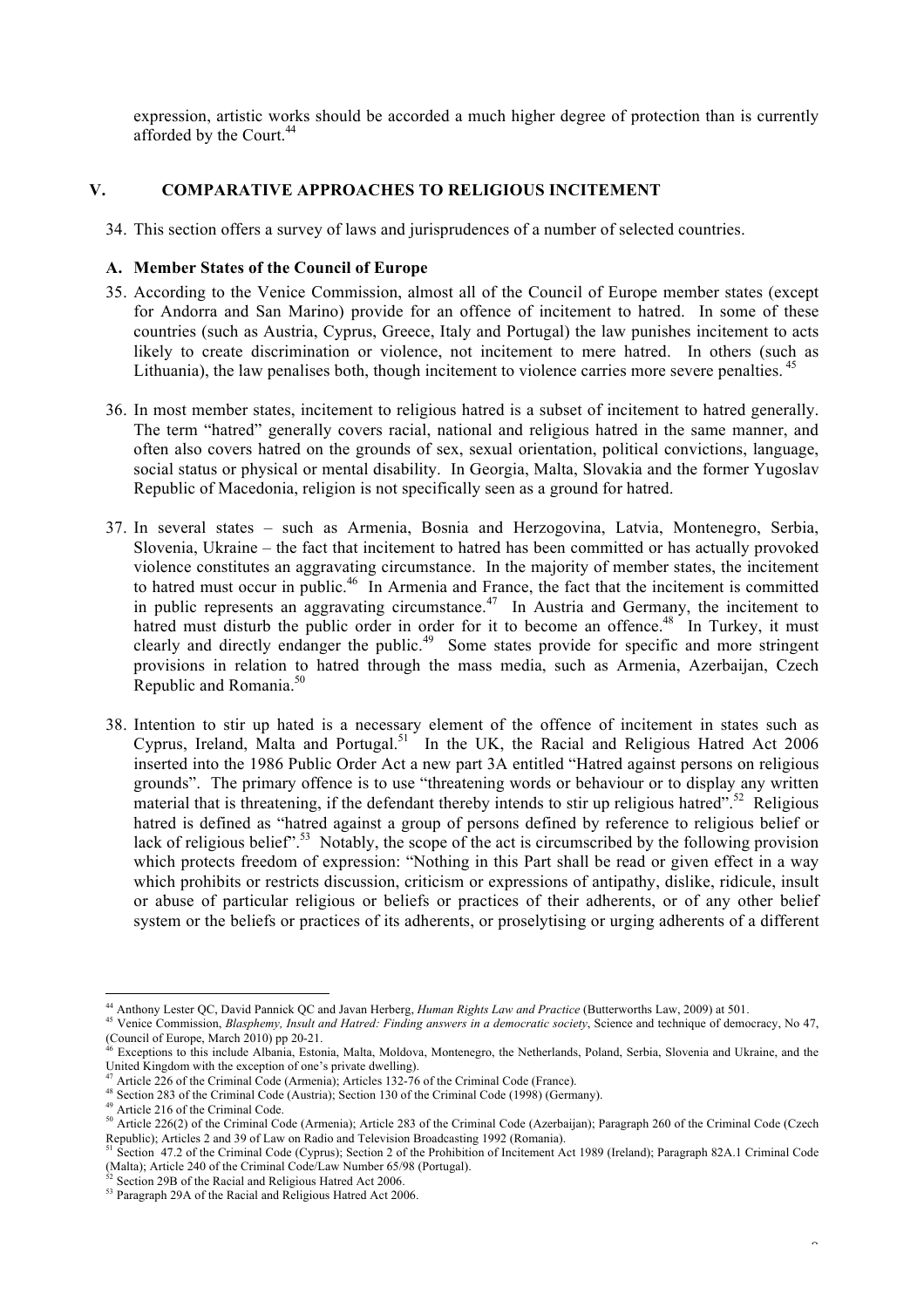religion or belief system to cease practising their religion or belief system."<sup>54</sup> Thus, all but the most threatening speech is protected.

- 39. In some member states, recklessness is also taken into account. In Ireland, it is a defence for the accused to prove not to have intended to stir up hatred or not have intended or not have been aware that the words, behaviour or material concerned might be threatening, abusive or insulting.<sup>55</sup> In Norway, the offence of incitement to hatred may be committed willingly or through gross negligence.<sup>56</sup> In the view of the Venice Commission, it would be appropriate to introduce an explicit requirement of intention or recklessness where it is not currently present.<sup>57</sup>
- 40. The maximum prison sentence incurred for incitement to hatred ranges from one to ten years among the member states: one year (Belgium, France, the Netherlands); eighteen months (Malta); two years (Austria, Cyprus, Czech Republic, Denmark, Georgia, Iceland, Ireland, Lithuania, Slovenia, Sweden); three years (Azerbaijan, Bulgaria, Croatia, Estonia, Hungary, Italy, Latvia, Moldova, Norway, Poland, Slovakia, Spain, Turkey); four years (Armenia); five years (Bosnia and Herzegovina, Germany, Monaco, Montenegro, Portugal, Serbia, the former Yugoslav Republic of Macedonia, Ukraine); ten years (Albania).<sup>58</sup> In all countries, a prison term is imposed as an alternative or additional to a pecuniary fine.

#### **B. Non-European states**

- 41. The United States Supreme Court has, through its jurisprudence on the First Amendment of the United States Constitution, developed an extremely strict test for determining the constitutionality of restrictions on free speech. As formulated in *Brandenburg v Ohio*, the leading case on inflammatory speech in the US, speech which advocates violation of law is protected except where it is directed to inciting or producing imminent lawless action and is likely to produce it.<sup>59</sup> This development of the "clear and present danger" doctrine serves to prevent restrictions on speech that merely have a remote likelihood of inciting unlawful action by imposing the requirements of imminence and likelihood. This analysis does not consider the element of intent however.
- 42. In Canada, "the wilful promotion of hatred against any identifiable group" through the communication of statements is an indictable offence under the Criminal Code.<sup>60</sup> Any "identifiable" group" covers any section of the public distinguished by colour, race, religion, ethnic origin or sexual orientation. Canadian jurisprudence has indicated that this definition is specific enough to be enforceable and its infringement on freedom of expression was minimal. In *R v Keegstra*, the Supreme Court found that, although the law interfered with freedom of expression, it was justified under the Canadian Charter of Rights and Freedoms because it had a rational connection to its objective, it was not unduly limiting, and the seriousness of the violation was not severe as the content of the hateful expression has little value to protect. 61 In *R v Krymowski*, the Supreme Court added that courts should then consider the "totality of the evidence" to conclude whether a group had fallen victim to hate speech. $62$
- 43. In Australia, hate speech laws vary from one jurisdiction to another. At the federal level hate speech is prohibited on several grounds, though not on religious grounds expressly.<sup>63</sup> Section 19 of Tasmania's Anti-discrimination Act 1998 prohibits anyone from inciting hatred on the ground of "the religious belief or affiliation or religious activity of the person or any member of the group".<sup>64</sup>

<sup>&</sup>lt;sup>54</sup> Paragraph 29J of the Racial and Religious Hatred Act 2006.

<sup>&</sup>lt;sup>55</sup> Section 2 of the Prohibition of Incitement to Hatred Act 1989.

<sup>56</sup> Paragraph 135(a) of the Criminal Code.

 $57$  Conclusions of Report of the Venice Commission at its 76<sup>th</sup> Plenary Session (Venice, 17-18 October 2008) in Venice Commission, *Blasphemy, Insult and Hatred: Finding answers in a democratic society*, Science and technique of democracy, No 47, (Council of Europe, March 2010) at p 32.

<sup>58</sup> See comparison of penalties in Venice Commission, *Blasphemy, Insult and Hatred* at p 22. 59 *Brandenburg v Ohio* 395 US 444 (1969).

<sup>&</sup>lt;sup>60</sup> Section 319(2) of the Criminal Code.<br><sup>61</sup> R v Keegstra [1990] 3 SCR 697.

<sup>61</sup> *R v Keegstra* [1990] 3 SCR 697. 62 *<sup>R</sup> v. Krymowski* [2005] 1 SCR 101

<sup>&</sup>lt;sup>63</sup> Racial Discrimination Act 1975.

<sup>64</sup> Section 19.